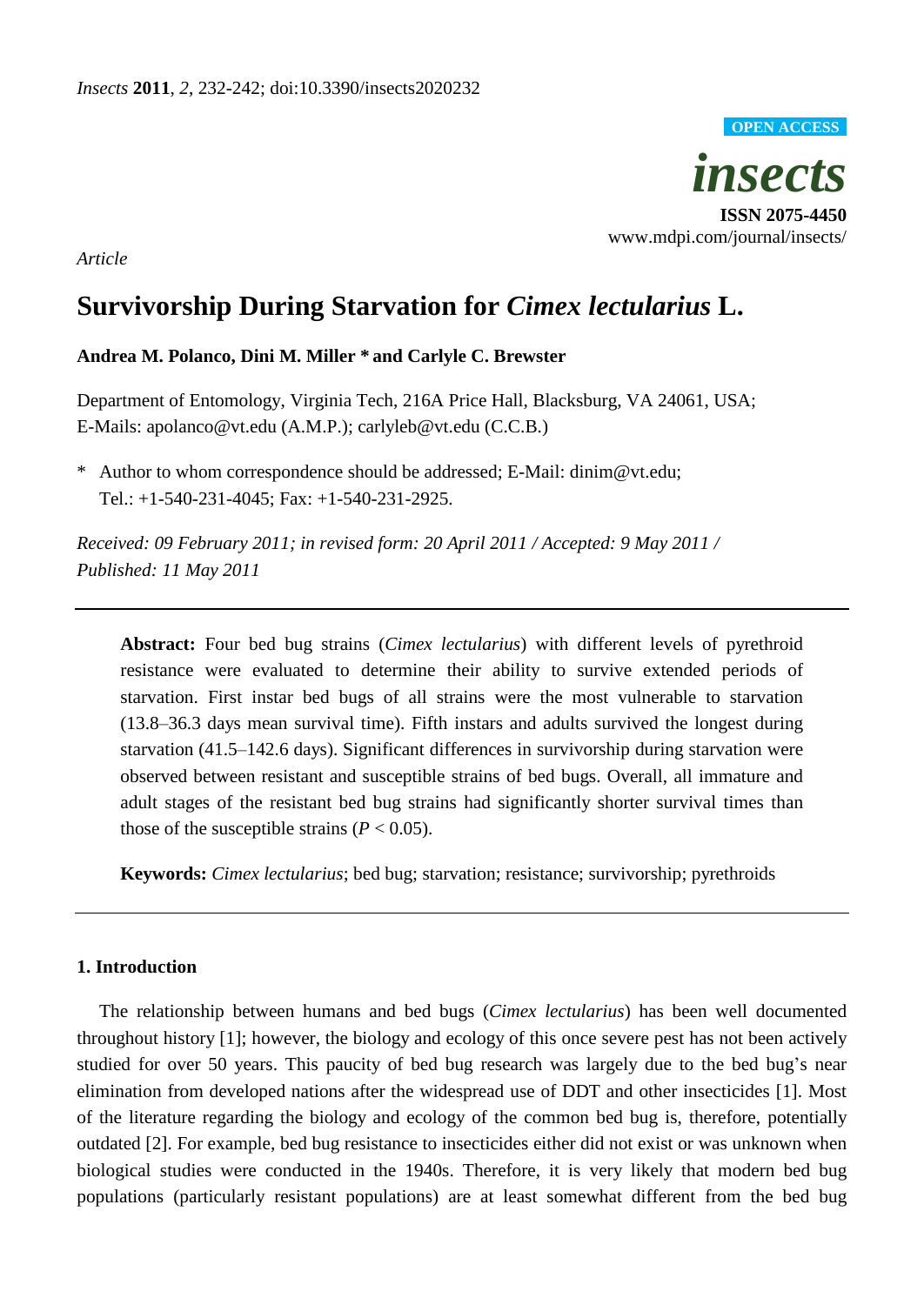populations described by Johnson [2] or Omori [3], with respect to their fitness, and specifically their survivorship.

In recent years there has been a significant increase in bed bug infestations throughout the U.S. [4,5]. The growing number of infestations in the U.S. is an indicator of a more widespread increase across the globe [6]. The recent proliferation of bed bugs has been attributed to immigration and emigration [4,7], an increase in international travel (including vacationing) [8], and, most importantly, bed bug resistance to pyrethroid insecticides [9].

The majority of insecticides currently used for bed bug control come from a single class, the pyrethroids. Repeated pyrethroid applications over time, however, have resulted in bed bug populations becoming resistant [9–12]. Moore and Miller [10] reported resistance to deltamethrin in a field strain of bed bugs collected in Virginia. Romero *et al.* [11] also reported resistance to deltamethrin and lambda-cyhalothrin in populations collected in California, Florida, Kentucky, Ohio, and Virginia.

Pyrethroid-resistant bed bugs have been documented to have at least two types of physiological resistance: *kdr*-type mutations [12] and enhanced production of detoxification enzymes [13]. Enhanced production of detoxification enzymes may result in a reduction in fitness for some populations. Resistant insects that invest energy in insecticide detoxification have less energy to put into reproduction and survivorship [14–16]. However, the detoxification of insecticides can interfere with the natural physiology of the insect by changing their enzyme activity and function, and thus reduce the insect's adult life span [15]. Alternatively, the wasteful overproduction of an enzyme when there is no insecticide to detoxify may also reduce the insect's longevity [17]. This reduction in life span due to insecticide resistance has been documented in several insect families, including Aphididae [18], Tortricidae [19], Culicidae [20], and Muscidae [21–23]. Even when no insecticide is present, resistant strains are found to be at a selective disadvantage because the alleles that confer resistance have negative effects on the resistant individuals [24].

Environmental stressors such as high temperatures or starvation also have negative impacts on bed bug survivorship [3]. However, bed bugs are reported to be particularly adept at enduring long periods of starvation [25]. Omori [3] reported that starved adult female bed bugs could survive an average of 277 days at 18 °C, and as long as 425 days at 10 °C. Because bed bug response to starvation has not been evaluated for many decades, it is possible that current resistant populations may respond differently to extended periods of starvation than those evaluated by Omori in 1941.

The purpose of this study was to quantify the survivorship of all bed bug life stages (first-fifth instars and adults) during an extended period of starvation. In this study, four bed bug strains (two pyrethroid-susceptible and two resistant strains) were evaluated to determine whether there were differences in survivorship among the populations.

## **2. Materials and Methods**

### *2.1. Bed Bug Rearing*

A susceptible laboratory strain of bed bugs (HS) was acquired in February 2005 from Harold Harlan (National Pest Management Association, Fairfax, VA, USA). Dr. Harlan maintained this population of bed bugs, feeding them on himself since 1973. The population was originally collected from Fort Dix,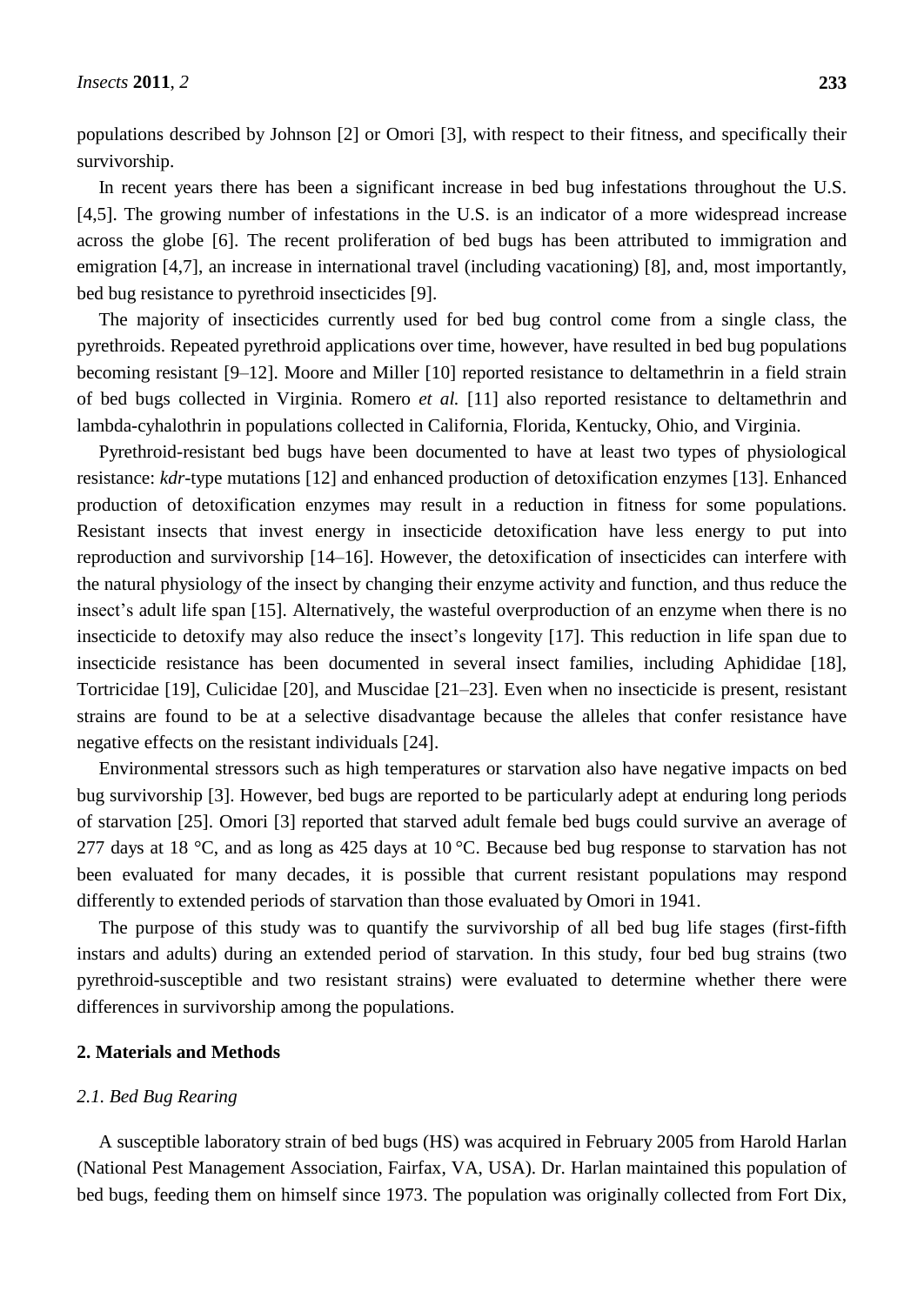NJ, USA. Two field strains were also collected in 2008. The Richmond strain (RR) was collected from apartments in Richmond, VA, USA in September and the Epic Center strain (ER) was collected in June from a hotel room in Cincinnati, OH, USA. Finally, the British field strain (BS) was collected in September 2006 from an apartment in London, England and a portion of this population was sent to the Dodson Urban Pest Management Laboratory in 2008. All strains were evaluated to determine their susceptibility to pyrethroid products labeled for indoor use in the United States (active ingredients: lambda-cyhalothrin (0.03%), bifenthrin (0.02%), deltamethrin (0.06%), permethrin (0.5%)). Product evaluations were conducted by confining bed bugs on dried insecticide residues to determine  $LT_{50}$ values [26] as described by Miller and Moore [10]. Both HS and BS were determined to be pyrethroidsusceptible strains, while RR and ER were found to be highly resistant to all products tested. Table 1 presents the results of the  $LT_{50}$  analysis to determine bed bug strain susceptibility to deltamethrin (0.06%; Suspend SC, Bayer CropScience, Research Triangle Park, NC, USA).

**Table 1.** LT<sub>50</sub> values (% hours) calculated for adult bed bugs (50% male: 50% female) confined on hardboard panels treated with residual insecticide [27]. Field samples were run same day with Harlan (HS) samples for comparison.

| <b>Bed Bug Strain</b> | <b>Test Date</b> | <b>Treatment</b> | $LT_{50}$ (hours) | 95% CLs       | <b>Resistance Ratios</b> |
|-----------------------|------------------|------------------|-------------------|---------------|--------------------------|
| Harlan (HS)           | February 2009    | Suspend SC       | 0.8               | $0.72 - 0.94$ |                          |
| Richmond (RR)         |                  | Suspend SC       | 320.2             | 304.4–338.2   | 390.5                    |
| Harlan (HS)           | <b>July 2010</b> | Suspend SC       | 0.5               | $0.47 - 0.54$ |                          |
| British (BS)          |                  | Suspend SC       | 1.3               | $1.30 - 1.37$ | 2.6                      |
| Harlan (HS)           | August 2009      | Suspend SC       | 1.1               | $1.06 - 1.19$ |                          |
| Epic Center (ER)      |                  | Suspend SC       | >384              |               | >340                     |
|                       |                  |                  |                   |               |                          |

The bed bug colonies were reared in plastic jars covered at one end with a cloth mesh. Two pieces of cardboard were placed inside of the jars so that bed bugs could crawl up the cardboard and feed through the cloth mesh from an artificial feeder. Circulating hot water was used to maintain a diet of chicken blood (formulated with sodium citrate as an anti-coagulant) at 35.5  $\degree$ C in the artificial feeder. Bed bugs were fed once a week on the chicken blood. Between feedings, bed bugs were stored in an environmental chamber at  $26.1-26.5$  °C,  $68.9\%$  RH, and photoperiod of 12:12 h, L:D. These conditions closely approximated the conditions at which Johnson [2] evaluated bed bug populations for maximum average fecundity and longevity. All bed bug colonies were maintained in the Dodson Urban Pest Management Laboratory (Virginia Tech, Blacksburg, VA, USA).

#### *2.2. Evaluation of Survivorship during Starvation*

For this experiment two pyrethroid susceptible strains, HS and BS, and two resistant strains, RR and ER, were selected for evaluation. The individual bed bugs were observed under the microscope to determine their developmental stage [1]. Recently molted individuals from each developmental stage (first–fifth instars and adults) were randomly selected from each strain. Five groups of 10 individuals from the same stage were placed in Petri dishes (Fisher brand  $60 \times 15$  mm) containing a single filter paper (Whatman 42.5 mm). A total of 50 individuals from each life stage were evaluated. Adult males and females were also placed in separate Petri dishes to prevent copulation. No blood meals were offered to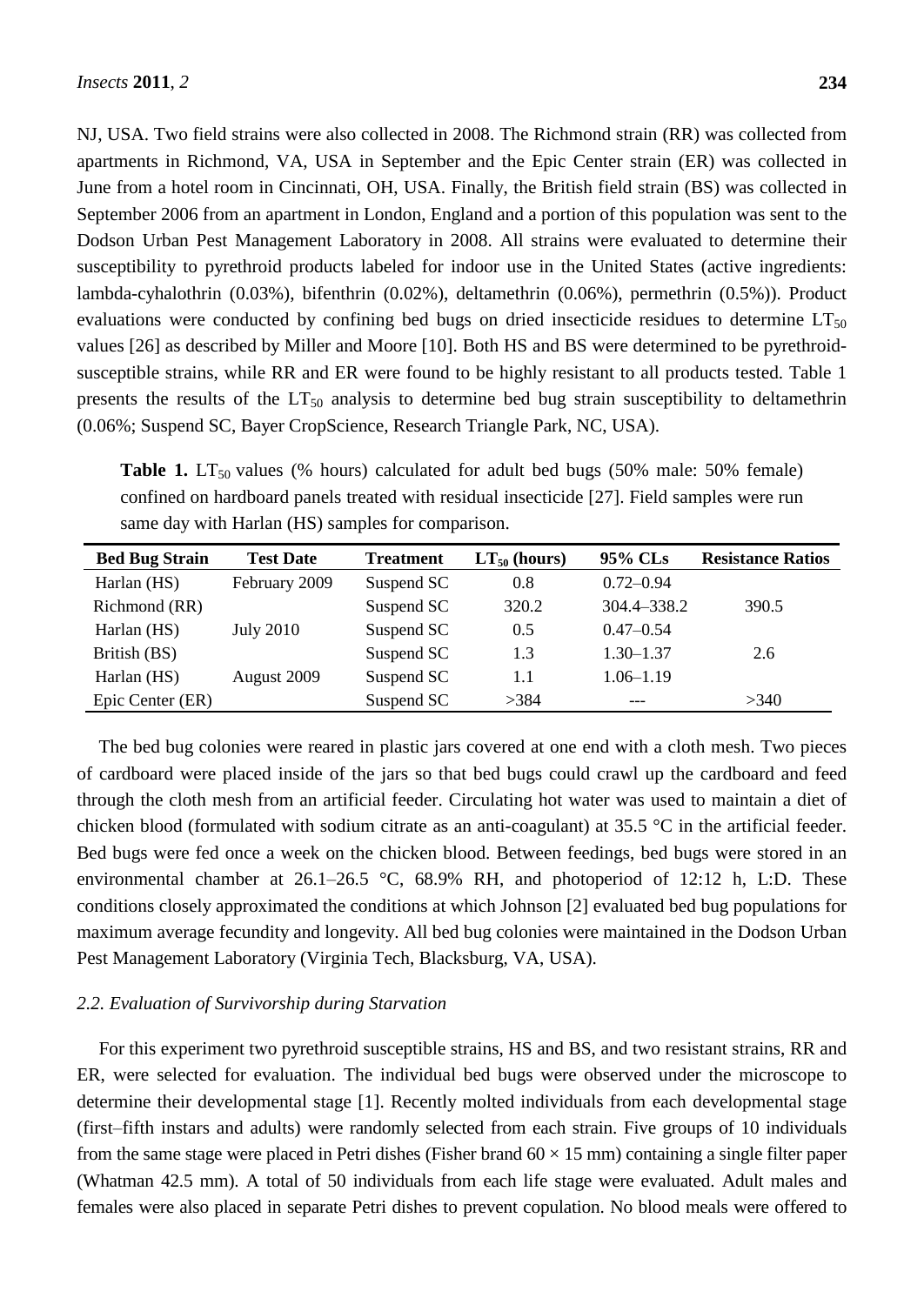any of the bed bugs after they were place inside the Petri dishes. The Petri dishes containing the bed bugs were checked daily for mortality, and the data were recorded until all individuals had died.

#### *2.3. Statistical Analysis*

We calculated the mean survival time for the 10 randomly selected individuals in each Petri dish. This resulted in five values of mean survival times at each developmental stage for each of the four strains. Differences in within-stage survival times among bed bug strains and within-strain survival times among developmental stages were determined using a randomization test within a one-way analysis of variance (ANOVA) [28,29]. The randomization ANOVA used here is a nonparametric alternative to conventional ANOVA and is particularly useful for analysis of unreplicated data and N-of-1 experiments [28–30]. As a first step in the analysis, we calculated a test statistic for the original data. The test statistic of choice was the observed *F*-value  $(F_{obs})$  from the ANOVA [28,29]. We then randomly permuted and reassigned the mean survival values among the levels of the factor (bed bug strain or developmental stage) to maintain the original number of five values within each factor level. Following this, we reran the ANOVA to calculate a new *F*-value. Because it was impractical and unnecessary to run all of the possible permutations of our data for each analysis, we elected to use 4999 permutations [29] to develop the distribution of *F*-values. The *P*-value for each analysis was determined by the proportion of the 5000 *F*-values (*i.e.*, 4,999 permuted *F*-values +  $F_{obs}$ ) that were greater than  $F_{obs}$ . Statistical significance was determined by a *P*-value  $\leq \alpha = 0.05$ . Following the randomization ANOVA, we calculated both the 83% and 95% bootstrap confidence intervals [29] for the mean survival time at each factor level. Significant differences in the mean survival times among factor levels were determined by failure of the 83% confidence intervals to overlap [31,32]. All of the analyses were carried out using MATLAB R2010b 7.11 with Statistical Toolbox (The MathWorks Inc., Natick, MA, USA).

#### **3. Results**

Analysis of bed bug survival times with the randomization ANOVA showed that there were significant differences in the within-stage survival times among bed bug strains (*Fobs* (3,16) = 5.71−20.96, *p* < 0.05) and in the within-strain survival times among developmental stages ( $F_{obs (6,28)}$  = 4.52−12.99, *p* < 0.05) (Table 2). As expected, the first instars of all strains were more susceptible to starvation than the larger nymphs and adult stages. First instars of all strains survived an average of 13.8–36.3 days of starvation (Table 2). Second instars of all strains were significantly more resistant to starvation than the first instars within their own strain. Second instar mortality occurred between 22.5 and 74.2 days. In general, once the bed bugs were in the third or fourth instar their starvation survival times were similar to those of older instars and adults; however, there were differences observed in developmental stage survival times among the strains.

Mean survival time for first instars of the HS strain was significantly less (36.3 days) than that of all other instars and adults (Table 2). Second instar mean survival time was greater (56.3 days) than that of the first instars but less than the mean survival time of all other instars. Survival times of the third, fourth, and fifth instars, and adult bed bugs were not significantly different.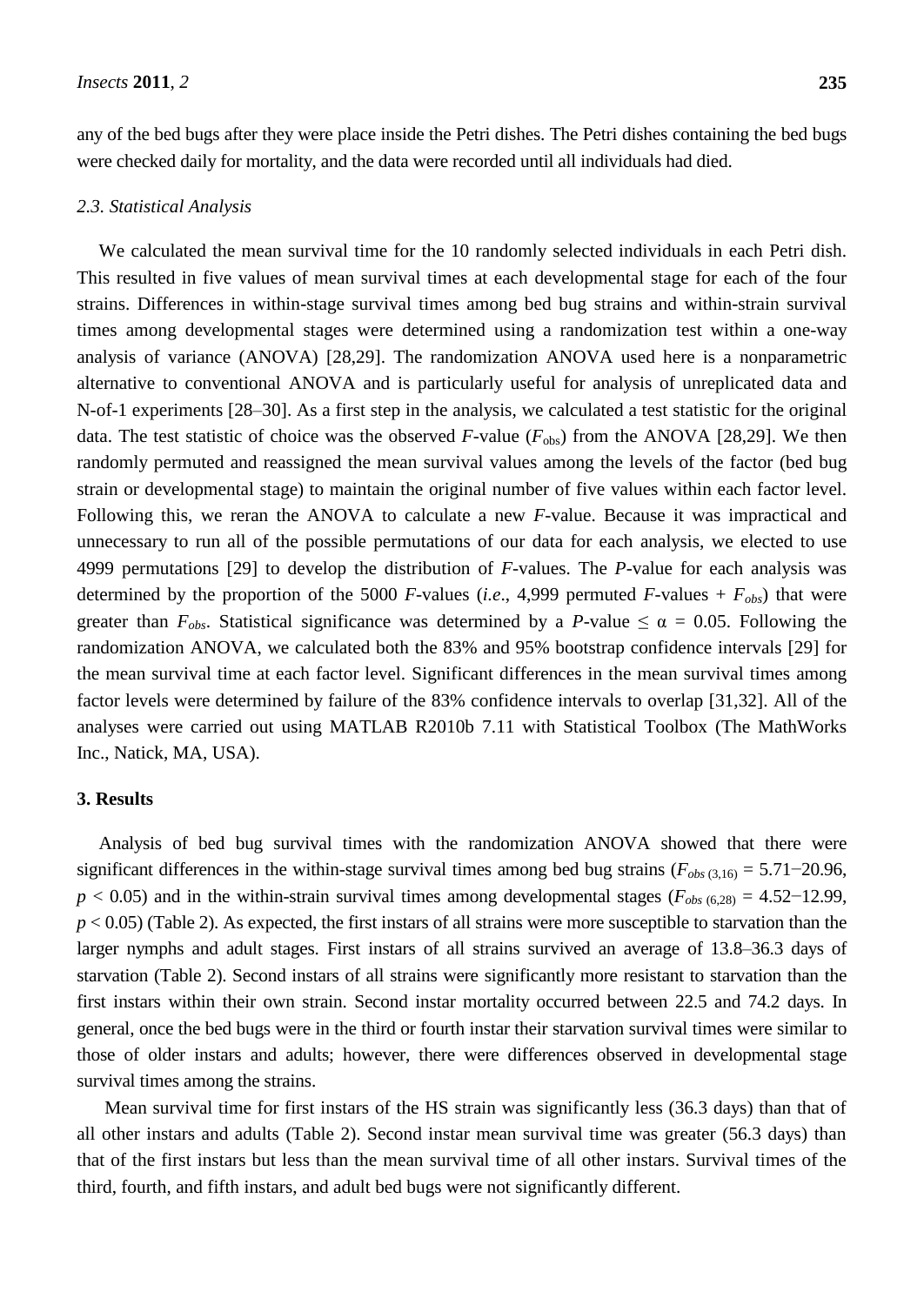**Table 2.** Mean (95% CI) survival times (days) during starvation for immature and adult stages of two pyrethroid-susceptible (HS and BS) and two pyrethroid-resistant (RR and ER) bed bug strains (reared at 26.1–26.5 °C, 68.9% RH, photoperiod 12:12 hour L:D).

|                       | Mean Survival Time (days) during Starvation (95% CI) |                 |                  |                  |                                                       |                 |                  |  |  |  |
|-----------------------|------------------------------------------------------|-----------------|------------------|------------------|-------------------------------------------------------|-----------------|------------------|--|--|--|
| <b>Bed Bug Strain</b> | <b>Instar</b>                                        |                 |                  |                  |                                                       | Adult           |                  |  |  |  |
|                       | 1st                                                  | 2 <sub>nd</sub> | 3rd              | 4th              | 5th                                                   | Female          | Male             |  |  |  |
| Harlan (HS)           | 36.3 a, A                                            | 56.3 b, A       | 90.1 c, $A$      | 95.8 c, A        | 99.3 c, A                                             | 92.6 c, $A$     | 99.4 c, A        |  |  |  |
|                       | $(35.4 - 37.7)$                                      | $(53.2 - 59.1)$ | $(85.9 - 100.1)$ | $(91.5 - 105.8)$ | $(95.5 - 107.7)$                                      | $(88.9 - 99.1)$ | $(94.9 - 106.3)$ |  |  |  |
| British (BS)          | 28.6 a, B                                            | 68.3 b, B       | 118.1 c, $B$     | 124.2 d, $B$     | $127.9$ d, B                                          | 74.5 e, B       | 82.6 f, B        |  |  |  |
|                       | $(27.3 - 31.6)$                                      | $(65.0 - 74.2)$ |                  |                  | $(116.4 - 123.0)$ $(120.4 - 131.9)$ $(118.1 - 142.6)$ | $(73.9 - 79.5)$ | $(78.4 - 92.9)$  |  |  |  |
| Epic Center (ER)      | 15.0 a, C                                            | 27.9 b, C       | 38.3 c, C        | 61.0 d, C        | 73.2 e, C                                             | $62.5$ d, B     | 60.3 d, C        |  |  |  |
|                       | $(10.9 - 19.8)$                                      | $(22.5 - 32.4)$ | $(36.2 - 44.4)$  | $(55.4 - 71.7)$  | $(69.9 - 79.5)$                                       | $(55.2 - 76.3)$ | $(59.9 - 63.9)$  |  |  |  |
| Richmond (RR)         | 13.8 a, C                                            | 27.8 b, C       | 28.2 b, D        | 33.4 c, D        | 43.7 d, $D$                                           | 43.7 d, $D$     | 42.9 d, D        |  |  |  |
|                       | $(11.5 - 16.4)$                                      | $(26.5 - 30.3)$ | $(25.1 - 32.1)$  | $(30.6 - 38.2)$  | $(41.5 - 48.5)$                                       | $(39.0 - 50.9)$ | $(42.1 - 47.2)$  |  |  |  |

\*Significant differences in the mean survival times among factor levels were determined by the non-overlapping 83% confidence intervals. Means across each row (within strain) followed by the same lowercase letter are not significantly different. Means within each column (between strains) followed by the same uppercase letter are not significantly different.

Young nymphs (first and second instars) of the BS strain were also the most susceptible to starvation (Table 2). However, the older nymphs (third–fifth instars) were significantly less susceptible to starvation than the adults. The later instars of the BS strain survived between 116.4–142.6 days without a blood meal while the adults only survived between 73.9–92.9 days. In fact, the middle instars of the BS strain were by far the least susceptible to starvation of all the bed bugs tested.

The survival time for the ER nymphs increased significantly with each instar (Table 2). The fifth instar had the greatest ability to resist starvation surviving significantly longer than any other instar and the adults.

The RR strain was the most susceptible to starvation of all the strains tested, with no development stage (or individual) expected to survive more than 51 days. Similar to the other strains, the first instars of the RR strain were the most vulnerable stage, surviving on average only 13.8 days. Second and third instars survived significantly longer than first instars but did not live as long as fourth instars. There were no significant differences in the life length between starved fifth instars and adults in the RR strain, with each surviving an average of ~43 days.

Overall, mean survival time during starvation differed significantly among the strains. What is most obvious is that both of the resistant bed bug strains (RR and ER) were significantly more vulnerable to mortality during starvation than the susceptible strain of bed bugs at all developmental stages (Table 2).

## **4. Discussion**

Laboratory studies characterizing life table parameters for laboratory and field strains of bed bugs determined that bed bug eggs hatch within 6–9 days of being produced. If these newly hatched first instars receive a blood meal, they will typically molt to the next instar within 5 days. Molting within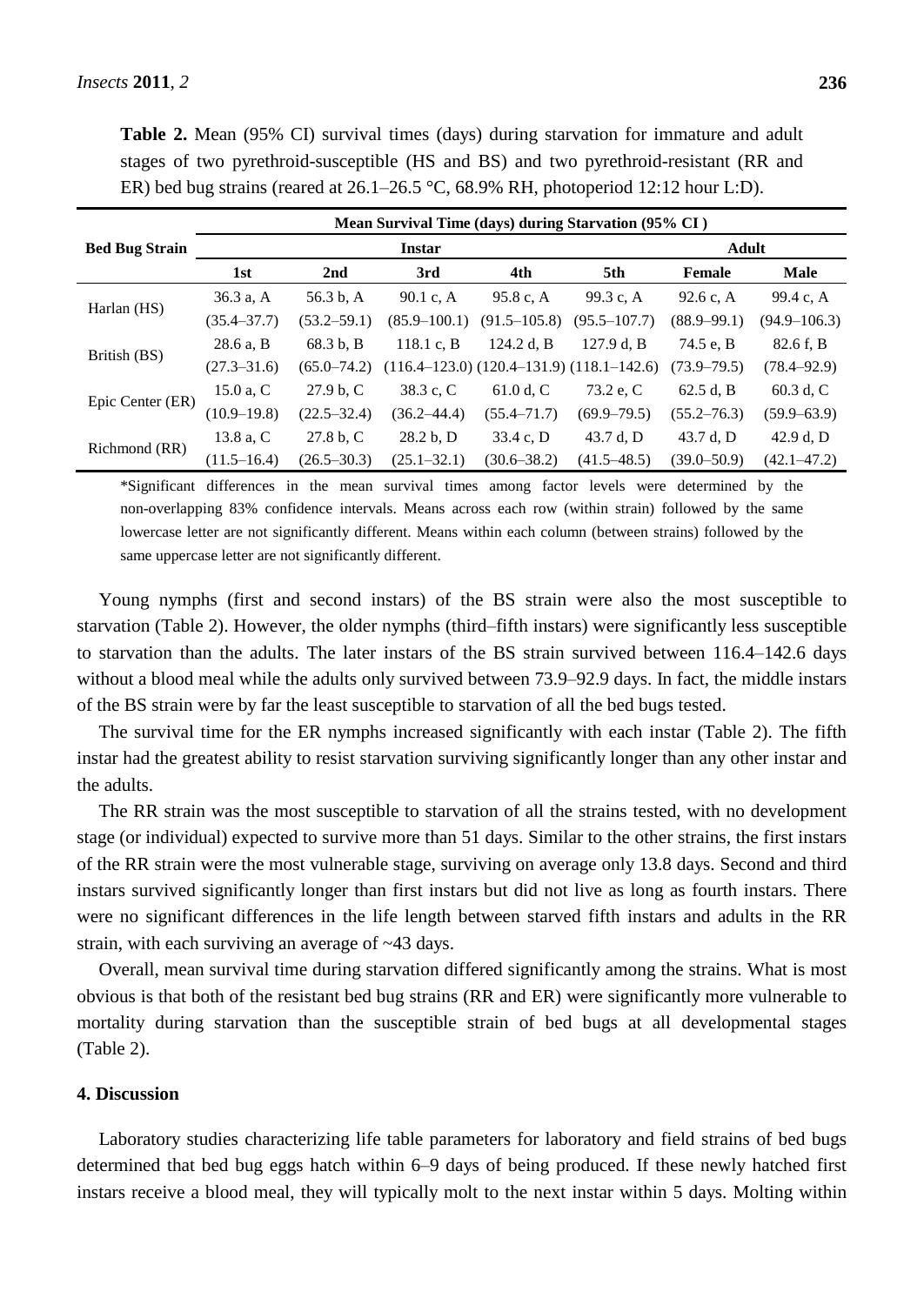5 days of a blood meal is typical of all nymphal stages provided the individuals are allowed to feed to repletion [27]. Thus, the instar itself is a means of quantifying the number of complete blood meals a particular bed bug has taken. For example, a third instar bed bug has taken two complete blood meals, one as a first instar, and another as a second instar. In this study, to accurately measure the life length of a particular instar during starvation, it was very important to provide the blood meal during the previous instar (except for the first instar), wait for the individual insect to molt, and then starve it during the instar that was to be measured.

Because the first instar bed bug was the only developmental stage that did not receive a blood meal, it was not surprising that starved individuals in this stage, overall, had the shortest life length of all instars and developmental stages tested. Other studies reported the first instar as the most susceptible to starvation [1,2,33]. One explanation for high mortality in first instar bed bugs is undoubtedly moisture loss. Recently hatched bed bugs lose moisture easily because they have a larger surface area compared to their volume [1]. If they are unable to feed there are no means of replenishing this moisture. In our study, first instar bed bugs survived 11.5–37.7 days (depending upon the strain). Kemper [33] reported starved first instars surviving 83.7 days. However, the Kemper first instar bed bugs were held at a lower temperature (22  $\degree$ C and 40–45% RH). Several studies have documented that starved bed bugs survive longer at lower temperatures [3,34,35]. It should also be mentioned that from the Kemper [33] study it is unclear whether the first instar bed bugs were ever fed, or if they were fed once and survivorship during starvation quantified after they had molted to the second instar.

While we observed that second and third instars did survive longer than first instars in all strains, the field strains did not live as long as other strains, as previously reported in the literature. Omori [3] found that at 27  $\degree$ C and 70–75% RH, third instar bed bugs survived on average 71.2 days after the last blood meal. However, we found that third instar bed bugs from the field strains, ER and RR, survived no longer than ~38 days on average after their last blood meal when held at a similar temperature.

The current study also found that the mean survival times after starvation of virgin adult male and female bed bugs in each strain were similar (43.7–92.6 days for adult females and 42.9–99.4 days for adult males). Interestingly, these results also conflict with those of Omori [3], who stated that virgin adult females lived longer than males during starvation (43.4 days for males and 86.7 days for females). Johnson [2] and Kemper [33] found that with mated adults, males typically outlived females, except at very low temperatures. Yet, both authors reported that virgin females lived longer than virgin males. However, it is difficult to determine from the text whether the authors meant that virgin females lived longer at low temperatures or at all temperatures.

*Cimex lectularius* survivorship under different conditions has been studied by many researchers [2,3,33,35,36]. Not surprisingly, each study provided different results regarding how long a bed bug can live without a blood meal. The Kemper [33] study was conducted at 22  $\degree$ C and 40–45% RH, and reported first and second instars surviving for 83.7 days and adults surviving for 130.6–142.6 days during starvation. Bacot [35] reported keeping starved bed bugs from all developmental stages in an outhouse for 18 months. Gunn [36] reported adult bed bugs living for more than three years with sporadic feedings (approximately 23 feedings over that period of time). However, the temperature and relative humidity for this experiment were not stated. Johnson [37] also reported a female bed bug living for more than 580 days after the last blood meal. The results of the current study were quite different from those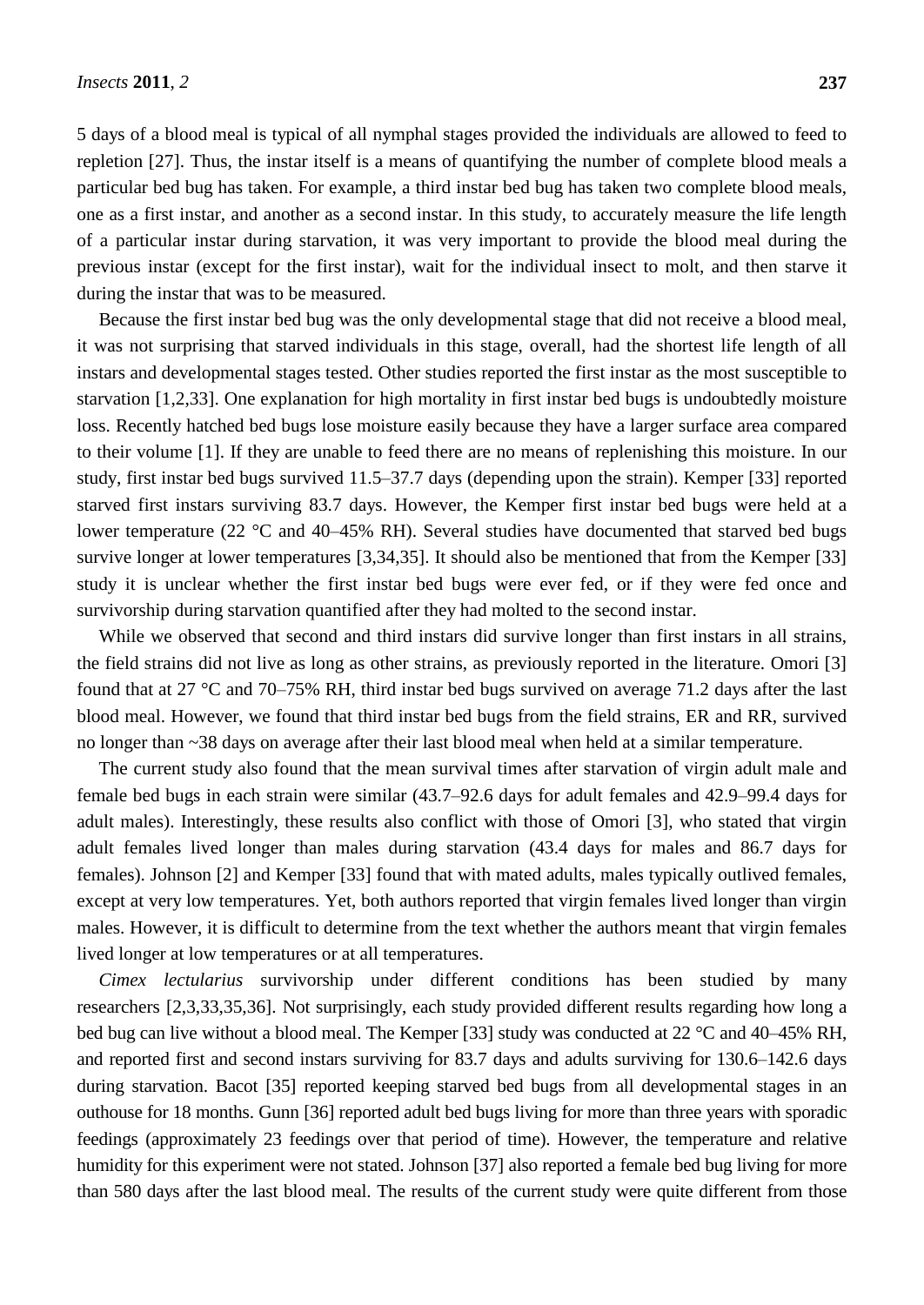reported prior to 1950. In fact, susceptible bed bug strains, which are rarely found in the field, had the longest survival times, and yet did not live as long as 130 days (on average). The maximum life span observed in this study was recorded for a single fifth instar bed bug from the BS strain, which lived  $\sim$ 143 days without a blood meal. The field strains of bed bugs did not live beyond 80 days.

The fact that we found significant differences in the survivorship for almost every developmental stage between strains suggests that each of the strains is physiologically different. There is no question that the Harlan strain has been through a genetic bottle neck after being in the laboratory for over 36 years. Therefore, we would expect that the response of the HS bed bugs would be significantly different from that of the field stains. The BS strain has only been in the laboratory since 2006. However, the BS strain would also be considered susceptible based on the resistance ratio criteria established by Cochran [26]. While the BS strain had formerly been considered a resistant strain [38], its physiological resistance has obviously declined while it has been in the laboratory, indicating that like the Harlan strain, it has become a more homogeneous culture. Perhaps life in the laboratory has selected for those individuals that can withstand long periods of starvation. However, given that laboratory strains are typically pampered with regular blood meals to maximize reproduction, selection for individuals able to withstand long period of starvation seems unlikely.

Because the life expectancy of the two field-collected strains was determined to be significantly lower than either of the susceptible laboratory strains leads us to speculate that insecticide resistance may actually play a role in bed bug survivorship during starvation. Several populations of insecticide resistant insects have been documented to have reduced survivorship compared to susceptible populations [24]. Groeters *et al.* [39] reported that resistant populations of diamondback moth (*Plutella xylostella*) had shorter adult life spans than susceptible populations. Sarita *et al.* [20] found a significant reduction in adult longevity in a strain of *Aedes aegypti* resistant to deltamethrin when compared with susceptible populations. Rosenheim and Tabashnik [40] used a model to simulate and measure fitness for a hypothetical insecticide resistant insect. The model predicted a significant loss of fitness in resistant populations, even in the absence of the insecticide. While we cannot make specific predictions about the survivorship of different bed bug populations collected from the field in relation to insecticide resistance, subsequent studies may determine that there is a correlation between the level of resistance of a population and its ability to survive environmental stressors (e.g., periods of starvation).

Our study may help to update some internet-accessible information regarding bed bug survivorship during periods of starvation. Currently, it is very common to find bed bug information sites stating that bed bug populations can live for a year or more without a blood meal. For instance, the BadBedBug.com states "bed bug adults can survive more than 12 months without feeding" [41]. BedBugs.org states: "adult bed bugs can survive for up to 7 months without a blood meal and have been known to live in empty buildings for up to one year" [42]. Even fact sheets from universities report long periods of bed bugs survival: "immature bed bugs may live for several months without feeding while adults may survive as long as one year" [43]. However, these sites give no references as to the origin of the information. No doubt these references to long periods of survivorship during starvation in bed bugs originated from the older studies conducted by Johnson [37], Omori [3] and Busvine [34]. However, these websites neglect to mention that the data were from studies where insecticide resistance was either not quantified or unknown, and that the long survival times were most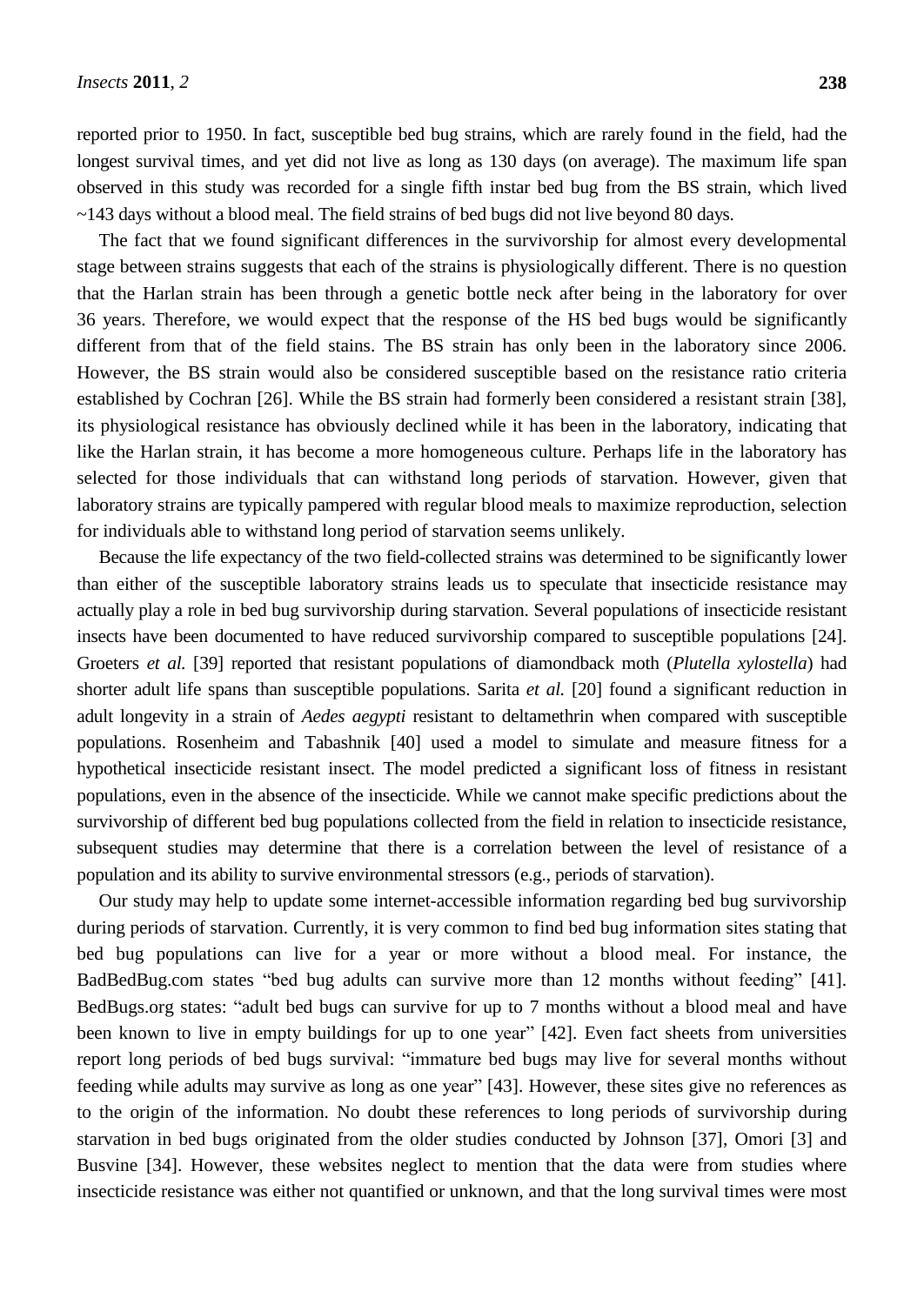likely recorded for bed bugs held at temperatures below at 11  $\degree$ C [3]. The results of this study indicate that the bed bugs strains currently infesting homes and apartments within the United States do not survive starvation nearly as long as previously reported.

## **5. Conclusions**

Our studies indicated that first instar bed bugs were the most vulnerable to mortality during starvation, surviving only one month or less. While second instars survived significantly longer (1.0–2.5 months) than first instars, their survival period during starvation was still significantly less than that of older instars or adults (up to 4 months depending on the strain). Fifth instar and adult bed bugs were the least susceptible to mortality during starvation; however no individual survived more than 135 days. This result was surprising because most popular references state that adult bed bugs are capable of surviving for more than a year without feeding. Significant differences were observed in length of survival during starvation between all strains; however, the greatest differences were observed between those strains that were insecticide resistant and those that were susceptible. Resistant strains were found to be much more vulnerable to mortality during starvation than susceptible bed bugs. Overall, each resistant developmental stage (instar or adult) survived only one half to one third as long as the same developmental stage in the susceptible strain.

#### **Acknowledgements**

The authors would like to thank Harold Harlan (National Pest Management Assoc.) for providing the laboratory-susceptible strain, Tim McCoy (Virginia Tech Dept. of Entomology) for maintaining the bed bug colonies for this study, and Will Kuhn (Virginia Tech Dept. of Entomology) for help with the manuscript.

## **References**

- 1. Usinger, R.L. *Monograph of Cimicidae* (*Hemiptera-Heteroptera*), (Thomas Say Foundation); Entomological Society of America: Lanham, MD, USA, 1966; Volume 7.
- 2. Johnson, C.G. The ecology of the bed-bug, *Cimex lectularius* L., in Britain*. J. Hyg.* **1941**, *41*, 345–361.
- 3. Omori, N. Comparative studies on the ecology and physiology of common and tropical bed bugs, with special references to the reaction to temperature and moisture*. J. Formos. Med. Assoc.* **1941**, *60*, 555–729.
- 4. Cooper, R. Bed bugs—still more questions than answers: A need for research and public awareness*. Am. Entomol.* **2006**, *52*, 111–112.
- 5. Gangloff-Kaufmann, J.; Hollingsworth, C.; Hahn, J.; Hansen, L.; Kard, B.; Waldvogel, M. Bed bugs in America: A pest management industry survey*. Am. Entomol.* **2006**, *52*, 105–106.
- 6. Potter, M.F.; Rosenberg, B.; Henriksen, M. Bugs without borders: Defining the global bed bug resurgence*. Pest World* **2010**, September/October, 8–20.
- 7. Potter, M.F. A bed bug state of mind: Emerging issues in bed bug management*. Pest Control Technol.* **2005**, *33*, 82–85, 88, 90, 92–93, 96–97.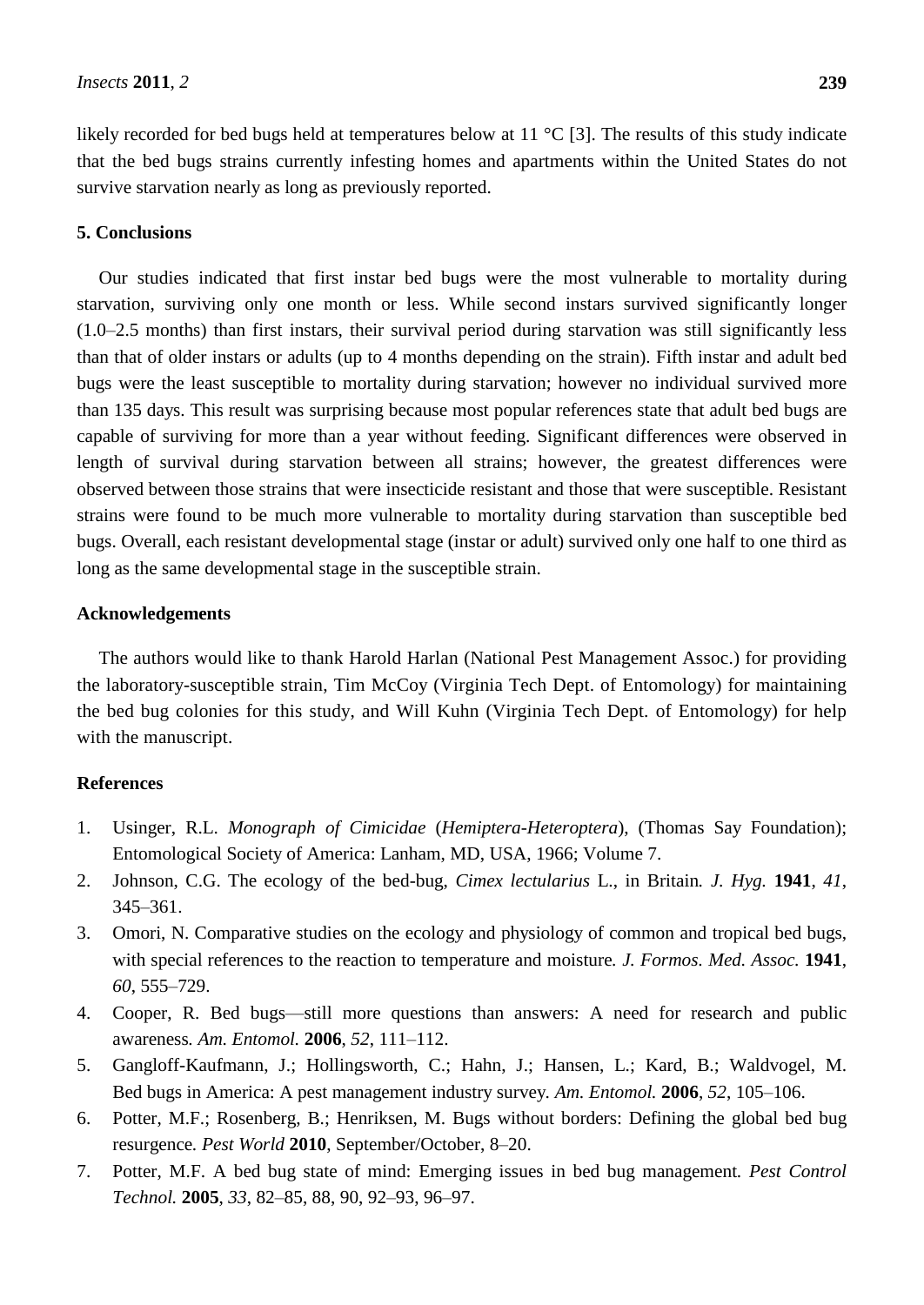- 8. Boase, C. Bedbugs back from the brink*. Pestic. Outlook* **2001**, *12*, 159–162.
- 9. Potter, M.F. The perfect storm: An extension view on bed bugs*. Am. Entomol.* **2006**, *52*, 102–104.
- 10. Moore, D.J.; Miller, D.M. Laboratory evaluations of insecticide product efficacy for control of *Cimex lectularius. J. Econ. Entomol.* **2006**, *99*, 2080–2086.
- 11. Romero, A.; Potter, M.F.; Potter, D.A.; Haynes, K.F. Insecticide resistance in the bed bug: A factor in the pest's sudden resurgence? *J. Med. Entomol.* **2007**, *44*, 175–178.
- 12. Yoon, K.S.; Kwon, D.H.; Strycharz., J.P.H., C.S.; Lee, S.H.; Clark, J.M. Biochemical and molecular analysis of deltamethrin resistance in the common bed bug (Hemiptera: Cimicidae)*. J. Med. Entomol.* **2008**, *45*, 1092–1101.
- 13. Bai, X.; Mamidala, P.; Rajarapu, S.P.; Jones, S.C.; Mittapalli, O. Transcriptomics of the Bed Bug (*Cimex lectularius*)*. PLoS One* **2011**, *6*, 1–10.
- 14. Roy, S.; Mukhopadhyay, A.; Gurusubramanian, G. Fitness traits of insecticide resistant and susceptible strains of tea mosquito bug *Helopeltis theivora* Waterhouse (Heteroptera: Miridae)*. Entomol. Res.* **2010**, *40*, 229–232.
- 15. Uyenoyama, M.K. Pleiotropy and the evolution of genetic systems conferring resistance to pesticides. In *Pesticide Resistance: Strategies and Tactics for Management*; National Academy Press: Washington, DC, USA, 1986; pp. 207–221.
- 16. Wood, R.J.; Bishop, J.A. Insecticide resistance: Populations and evolution. In *Genetic Consequences of Man-made Changes*; Bishop, J.A., Cook, L.M., Eds.; Academic Press: New York, NY, USA, 1981; pp. 97–129.
- 17. Clark, P.H. Experiment in microbial evolution. In *The Bacteria*; Gunsalos, T.C., Ed. Academic Press: New York, NY, USA, 1978; pp. 137–218.
- 18. Hollingworth, R.G.; Tabashnik, B.E.; Johnson, M.W.; Messing, R.H.; Ullman, D.E. Relationship between susceptibility to insecticides and fecundity across populations of cotton aphid (Homoptera: Aphididae)*. J. Econ. Entomol.* **1997**, *90*, 55–58.
- 19. Carriere, Y.; Deland, J.P.; Roff, D.A.; Vincent, C. Life-history costs associated with the evolution of insecticide resistance*. Proc. Roy. Soc. London Ser. B* **1994**, *258*, 35–40.
- 20. Sarita, K.; Anita, T.; Thomas, S.; Arunima, S.; Anita, V.; Pillai, M.K. Diminished reproductive fitness associated with the deltamethrin resistance in an Indian strain of dengue vector mosquito, *Aedes aegypti*, L. *Trop. Biomed.* **2009**, *26*, 155–164.
- 21. Krafsur, E.S.; Rosales, A.L.; Robinson-Cox, J.F.; Koehler, K.J. Bionomics of pyrethroid-resistant and susceptible horn fly populations (Diptera: Muscidae) in Iowa*. J. Econ. Entomol.* **1993**, *86*, 246–257.
- 22. Roush, R.T.; Plapp, F.W., Jr. Effects of insecticide resistance on biotic potential of the house fly (Diptera: Muscidae)*. J. Econ. Entomol.* **1982**, *75*, 708–713.
- 23. Scott, J.A.; Plapp, F.W., Jr.; Bay, D.E. Pyrethroid resistance associated with decreased biotic fitness in horn flies (Diptera: Muscidae)*. Southwestern Entomologist* **1997**, *22*, 405–410.
- 24. Georghiou, G.P.; Taylor, C.E. Factors influencing the evolution of resistance. In *Pesticide Resistance*: *Strategies and Tactics for Management*; National Academy Press: Washington, DC, USA, 1986; pp. 157–169.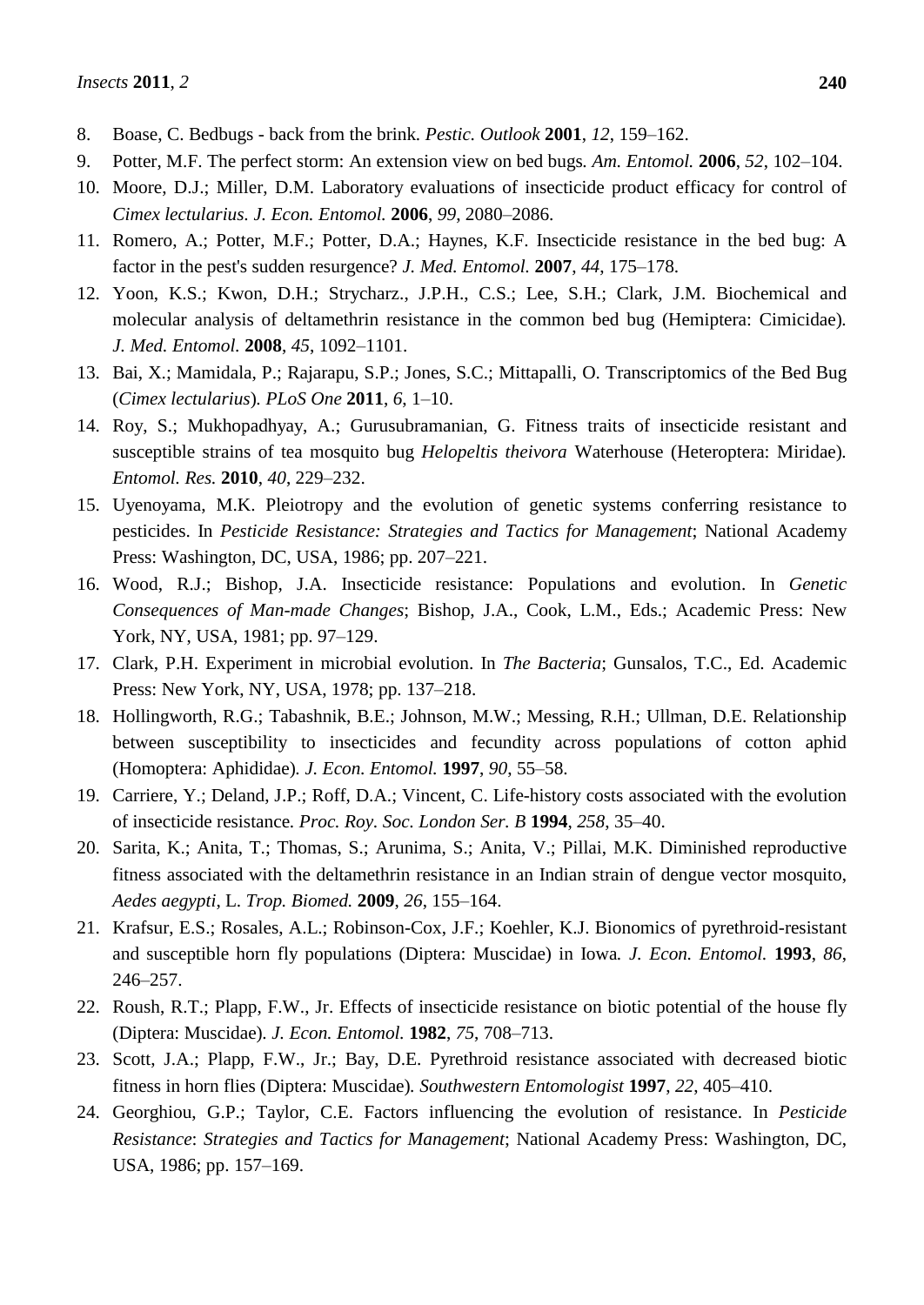- 25. Hinton, H.E. Sperm transfer in insects and the evolution of haemocoelic insemination*. Sym. R. Entomol. Soc. Lond.* **1964**, *2*, 95–107.
- 26. Cochran, D.G. Monitoring for insecticide resistance in field collected strains of the German cockroach (Dictyoptera: Blattellidae)*. J. Econ. Entomol.* **1989**, *82*, 336–341.
- 27. Polanco, A.M.; Brewster, C.C.; Miller, D.M. Population growth potential of the bed bug, *Cimex lectularius* L.: A life table analysis. *Insects* **2011**, *2*, 173–185.
- 28. Edgington, E.S.; Onghena, P. *Randomization Tests*, 4th ed.; Chapman Hall/CRC Press: Boca Raton, FL, USA, 2007.
- 29. Manly, B. *Randomization*, *Bootstrap and Monte Carlo Methods in Biology*, 2nd ed.; Chapman and Hall/CRC Press: Boca Raton, FL, USA, 1997.
- 30. Payne, R. New and traditional methods for the analysis of unreplicated experiments*. Crop Sci.* **2006**, *46*, 2476–2481.
- 31. Payton, M.; Miller, A.; Raun, W. Testing statistical hypotheses using standard error bars and confidence intervals*. Comm. Soil Sci. Plant Anal.* **2000**, *31*, 547–551.
- 32. Payton, M.E.; Greenstone, M.H.; Schenker, N. Overlapping confidence intervals or standard error intervals: What do they mean in terms of statistical significance? *J. Insect Sci.* **2003**, *3*, 34.
- 33. Kemper, H. Contribution to the biology of *Cimex lectularius*. I. The effect of food deficiency*. Z. Morphol. Oekol. Tiere* **1930**, *19*, 160–183.
- 34. Busvine, J.R. *Insects and Hygiene*: *The Biology and Control of Insect Pests of Medical and Domestic Importance*, 3rd ed.; Chapman and Hall: New York, NY, USA, 1980.
- 35. Bacot, A.W. The influence in temperature, submersion and burial on the survival of eggs and larvae of *Cimex lectularius. Bull. Entomol. Res.* **1914**, *5*, 111–117.
- 36. Gunn, W.C. *The Bed Bug (Cimex lectularius)*: *Prevention of House Infestation: A Study of Public Health Purpose*; Department of Health for Scotland, HMSO: Edinburgh, UK, 1933.
- 37. Johnson, C.G. Development, hatching and mortality of the eggs of *Cimex lectularius* L. (Hemiptera) in relation to climate, with observations on the effects of reconditioning to temperature*. Parasitology* **1940**, *32*, 345–461.
- 38. Naylor, R.; Bajomi, D.; Boase, C. Efficacy of (S)-methoprene against *Cimex lectularius* (Hemiptera: Cimicidae)*. Proc. Sixth Int. Conf. Urban Pests* **2008**, 115–121.
- 39. Groeters, F.C.; Tabashnik, B.E.; Finson, N.; Johnson, M.W. Fitness cost of resistance to Bacillus *thuringiensis* in the diamondback moth (*Plutella xylostella*)*. Evolution* **1994**, *48*, 197–201.
- 40. Rosenheim, J.A.; Tabashnik, B.E. Evolution of pesticide resistance: Interactions between generation time and genetic, ecological, and operational factors*. J. Econ. Entomol.* **1990**, *83*, 1184–1193.
- 41. BadBedBugs.com. Bed Bugs*.* Avalable online: http://www.badbedbugs.com/ (accessed on 2 May 2011).
- 42. Bed-bug.org. Bed Bugs Life Cycle. Avalable online: http://www.bed-bug.org/bed-bugs-life-cycle (accessed on 2 May 2011).